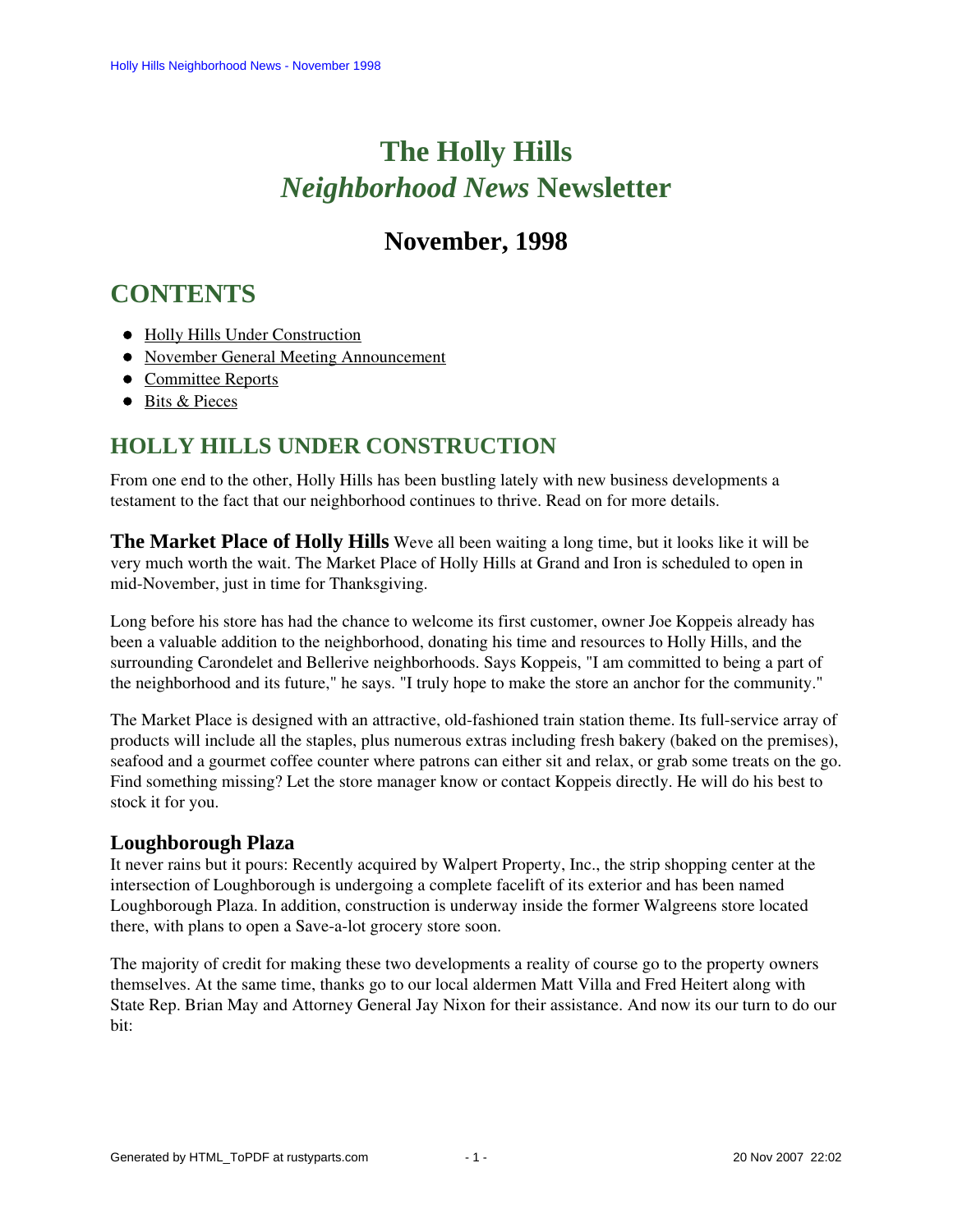#### **You Can Help!**

Shop in your neighborhood! Please support the Market Place of Holly Hills, Loughborough Plaza and all of the other high-quality businesses in our area by patronizing their services first. A list of Holly Hills businesses is now available at our Web site. Click here to go there now.

#### <span id="page-1-0"></span>[\[Return to Contents\]](#page-0-1)

# **November General Meeting: "Y" Go Anywhere Else?**

### **HHIA General Meeting Monday, November 23, 7:30 pm**

Southern Commercial Bank, 5515 S. Grand

At our November meeting, Tom Frillman, Program Executive for the Carondelet YMCA (located at 600 Loughborough), will provide us with an update on the many improvements that have taken place lately at the Y. "We have dropped prices and added value," says Frillman, who encourages all residents to come take a look at the newly rehabbed facilities. He notes that, while there was some discussion of closing the Carondelet Y when the new branch near Kingshighway and Arsenal is completed, it has now been decided that the opening of the new branch will not affect the existing Carondelet branch. "We have long-range plans to remain at our Carondelet location."

#### [\[Return to Contents\]](#page-0-1)

# <span id="page-1-3"></span><span id="page-1-1"></span>**REPORTS FROM HHIA COMMITTEES**

- [Events/Fundraising](#page-1-2)
- [Welcoming Committee](#page-2-0)
- [Maintenance/Improvements](#page-2-1)
- [Beautification](#page-2-2)

#### <span id="page-1-2"></span>**EVENTS/FUNDRAISING**

Mark Your Calendar for two upcoming HHIA events:

### **Holiday Lighting Contest Tuesday-Wednesday, December 15-16**

Have your holiday lights on these two evenings, when our judges will drive all around the neighborhood, selecting winners for this years Holiday Lighting Contest. To be announced in our January newsletter, awards will be given to the best decorated single-family as well as rental properties. Show your Holly Hills pride.

Not into holiday lights? No problem but be sure to have your porch light on every night for safety. Thanks to a donation from AmerenUE, you can obtain a free lightbulb for this purpose at any of our HHIA general meetings (limit one per household).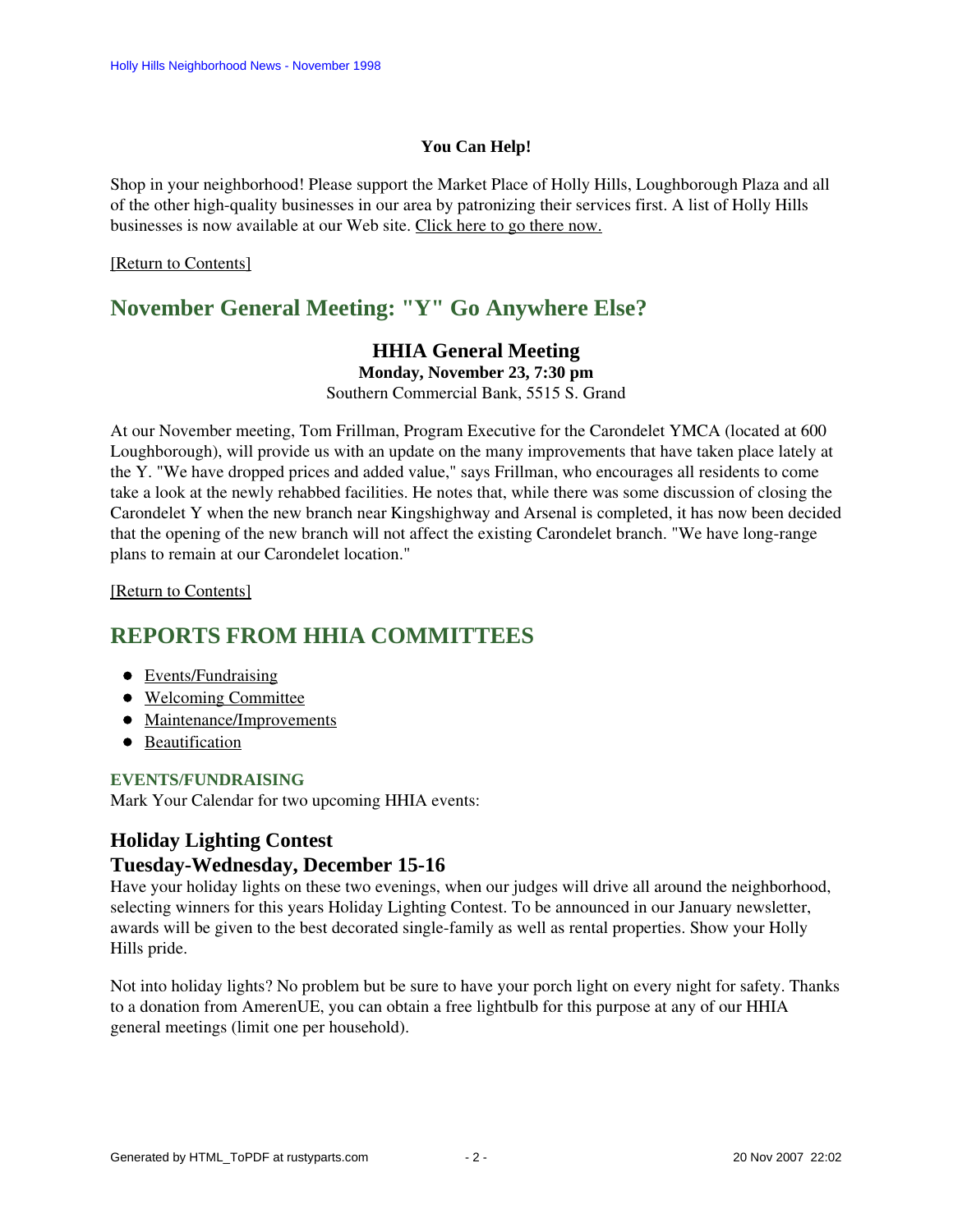# **Annual Holly Hills Banquet Monday, January 25**

Planning is under way for our annual banquet. Well provide you with all the details in our January newsletter, but be sure to set aside this special date today.

#### [\[Return to Committee Report List\]](#page-1-3)

#### <span id="page-2-0"></span>**WELCOMING**

Dont forget to keep those calls coming to us! Whenever you know of a resident new to the neighborhood, leave us a message at 569-5708 with at least the address, and any other information you have, or send us e-mail at hollyhil@stlouis.missouri.org. We will schedule a visit during our next monthly outing.

#### [\[Return to Committee Report List\]](#page-1-3)

#### <span id="page-2-1"></span>**MAINTENANCE/IMPROVEMENTS**

Is Holly Hills Boulevard one lane or two on either side of the boulevard? This is a question we hear frequently. According to the Traffic Division, the answer is one-way in either direction. However frequent speeding and other unsafe driving along the boulevard has resulted in drivers not being sure what the answer is. Recently a rash of accidents, including several late-night hit and runs that destroyed residents cars parked along the roadway, have worsened the problem.

Thanks to the combined efforts of aldermen Fred Wessels (13th Ward), Fred Heitert (12th) and Matt Villa (11th), this chronic problem will hopefully soon be alleviated. As an initial step and following detailed study of the issue, the Traffic Division is making the following changes to the boulevard:

- Establishing a 10-foot wide curb land, protecting parked cars and people getting in and out of cars
- Adding a 5-foot wide bicycle lane adjacent to the parkway along both sides of the boulevard, to accommodate the numerous cyclists who share the roadway with motorized vehicles
- Leaving a 12-foot wide single lane in either direction for vehicular traffic

We ask that everyone join HHIA in supporting these changes to make Holly Hills a safer, more pleasant route for all who use it. Should you have questions or concerns about these changes, please contact your alderman at 622-3287.

#### [\[Return to Committee Report List\]](#page-1-3)

#### <span id="page-2-2"></span>**BEAUTIFICATION**

Fall planting time is here. For the third year, HHIA is very proud to have received a grant from the Neighbors Naturescaping and Growing St. Louis through Operation Brightside. This time, we are planting more than 1,500 bulbs (!) in our terra-cotta pots and other areas throughout the neighborhood. Also on the list for fall planting are several Red Bud trees, two new wildflower beds and more. We just keep growing.

Speaking of tree plantings, Alderman Matt Villa points out that fall is the best time of year to place your order for trees you would like the city to plant on the grassways between your sidewalk and the street. The city will plant these trees at no charge to you. To arrange for a planting, contact the alderman in your district at 622-3287.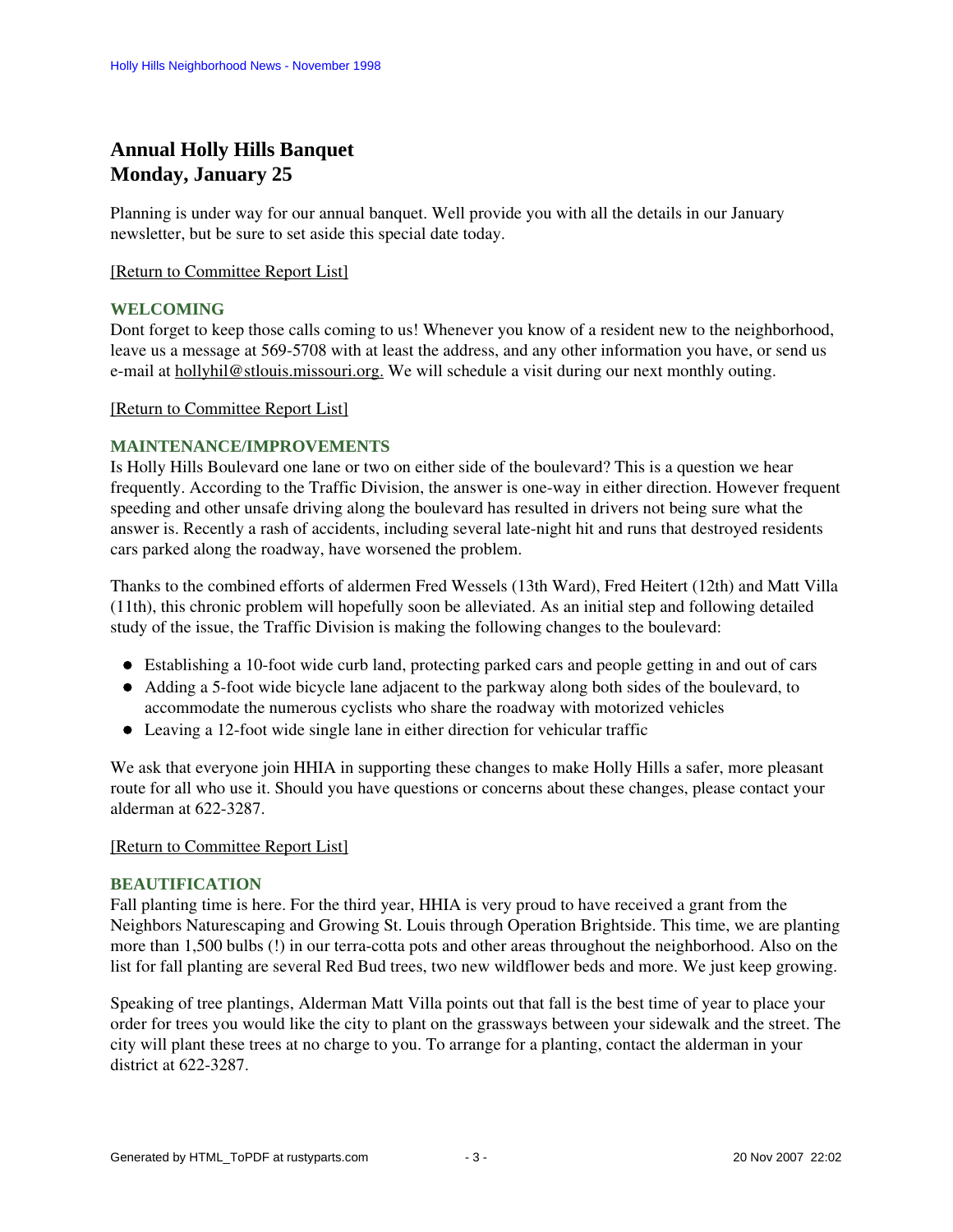[\[Return to Committee Report List\]](#page-1-3)

[\[Return to Contents\]](#page-0-1)

# <span id="page-3-4"></span><span id="page-3-0"></span>**BITS & PIECES**

- [Web Sightings](#page-3-1)
- [Plant a Tree Along River Des Peres](#page-3-2)
- [Welcome, New Members](#page-3-3)

#### <span id="page-3-1"></span>**Web Sightings**

While visiting our Web site, be sure to check out our most recent updates:

- A new listing of area businesses and services, sorted by specialty
- A new series of Safety Pages describing the police, fire and emergency services available in St. Louis and Holly Hills
- An updated photo gallery with new pictures featuring Holly Hills events and individuals

Thanks goes to the volunteers on our Web committee: John Korst, Greg Ellis, Mark Richardson, Wendy Cook and Dennis Corcoran for making these updates possible.

#### **You Can Help!**

If you would like to participate in maintaining or adding new features to our Web page, be sure to give us a call at 569-5708, or e-mail us at hollyhil@stlouis.missouri.org. We encourage Webbies of all ages. And you dont have to be technical to get involved.

#### [\[Return to Bits & Pieces Content\]](#page-3-4)

#### <span id="page-3-2"></span>**Plant a Tree Along River Des Peres**

Leave a lasting impression in South St. Louis. We invite you to participate in the River Des Peres Beautification Project, sponsored by our neighbors, the Boulevard Heights Improvement Association. The association is seeking 150 volunteers to help plant 400 trees all along River Des Peres on **Saturday, November 21, 9 am.** Meet at the Goodwill parking lot at the corner of Morganford and Carondelet, just west of I-55. Bring gloves, a shovel, a bucket, and your volunteer spirit. Many hands will help make the work light.

[\[Return to Bits & Pieces Content\]](#page-3-4)

#### <span id="page-3-3"></span>**Welcome, New Members**

Please join us in a warm welcome to our newest HHIA members:

#### **Family Memberships:**

- Sondra Thee on Newport
- Joan M. Brown & Charles H. Raiford on Wilmington
- Denise Flippo on Wilmington
- Jason McClelland & Maddie Earnest on Marwinette